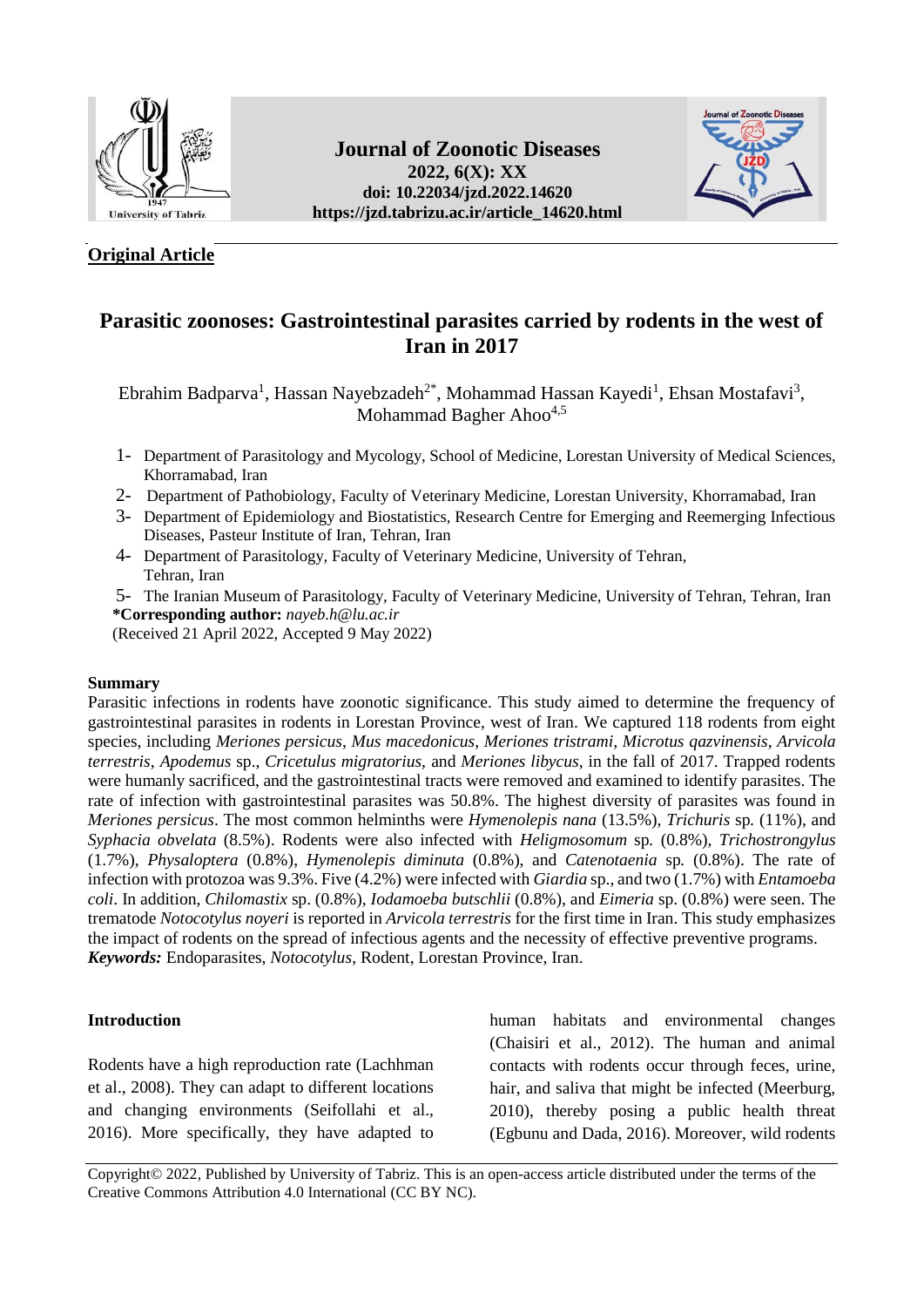act as definitive and/or intermediate hosts for many endoparasites (Lachhman et al., 2008).

The state of rodents in Iran is no different from that of the rest of the world and has been adequately reported in some cases. Recently, many studies investigated parasites of rodents in different parts of Iran (Pakdel et al., 2013, Yousefi et al., 2014, Arzamani et al., 2017, Rahdar et al., 2017, Ranjbar et al., 2017, Mohebali et al., 2017, Moradpour et al., 2018).

Considering the relatively large size of Iran, its diverse climates, and heterogeneous environmental conditions, a plethora of research is deemed necessary to enhance the public knowledge regarding the parasitic fauna of rodents. The current study aimed to identify the parasites in the alimentary canal of rodents, emphasizing parasitic zoonoses in Lorestan Province in the west of Iran.

### **Materials and methods**

### *Location*

This study took place in Lorestan Province, west of Iran, with geographical coordinates of 46º 50' to 50º 1' E and 32º 40' to 34º 23' N (Figure 1) and tropical, moderate, and cold climates. The average annual precipitation is 420-900 mm. The total area is approximately  $28,390 \text{ km}^2$ , of which a substantial amount is predominantly covered by oak forests and, to a lesser extent, elm, maple, walnut, and almond trees.



**Fig. 1.** Map of the study area; A: Map of Iran, B: Map of Lorestan Province.

### *Rodent samples*

In total, 118 rodents were collected from various sites in Lorestan Province in the fall of 2017. The rodents were captured by live traps with roasted almonds as baits and transferred to Lorestan University of Medical Sciences (LUMS) Research Center. Eight species of rodents observed in this study included 59 (50%) *Meriones persicus*, 23 (19.5%) *Mus macedonicus*, 17 (14.4%) *Meriones tristrami*, 10 (8.5%) *Microtus qazvinensis*, five (4.2%) *Arvicola terrestris*, two (1.7%) *Apodemus*  sp., one (0.8%) *Cricetulus migratorius*, and one (0.8%) *Meriones libycus*.

The rodents were euthanized using chloroform. Morphological characteristics of rodents were recorded. The ethical principles were followed, and the study obtained the approval of the Ethics Committee of LUMS.

# *Parasite samples*

The rodents were cut open and dissected by necropsy. The alimentary canal of each rodent was removed, and a scalpel blade was used to scrape the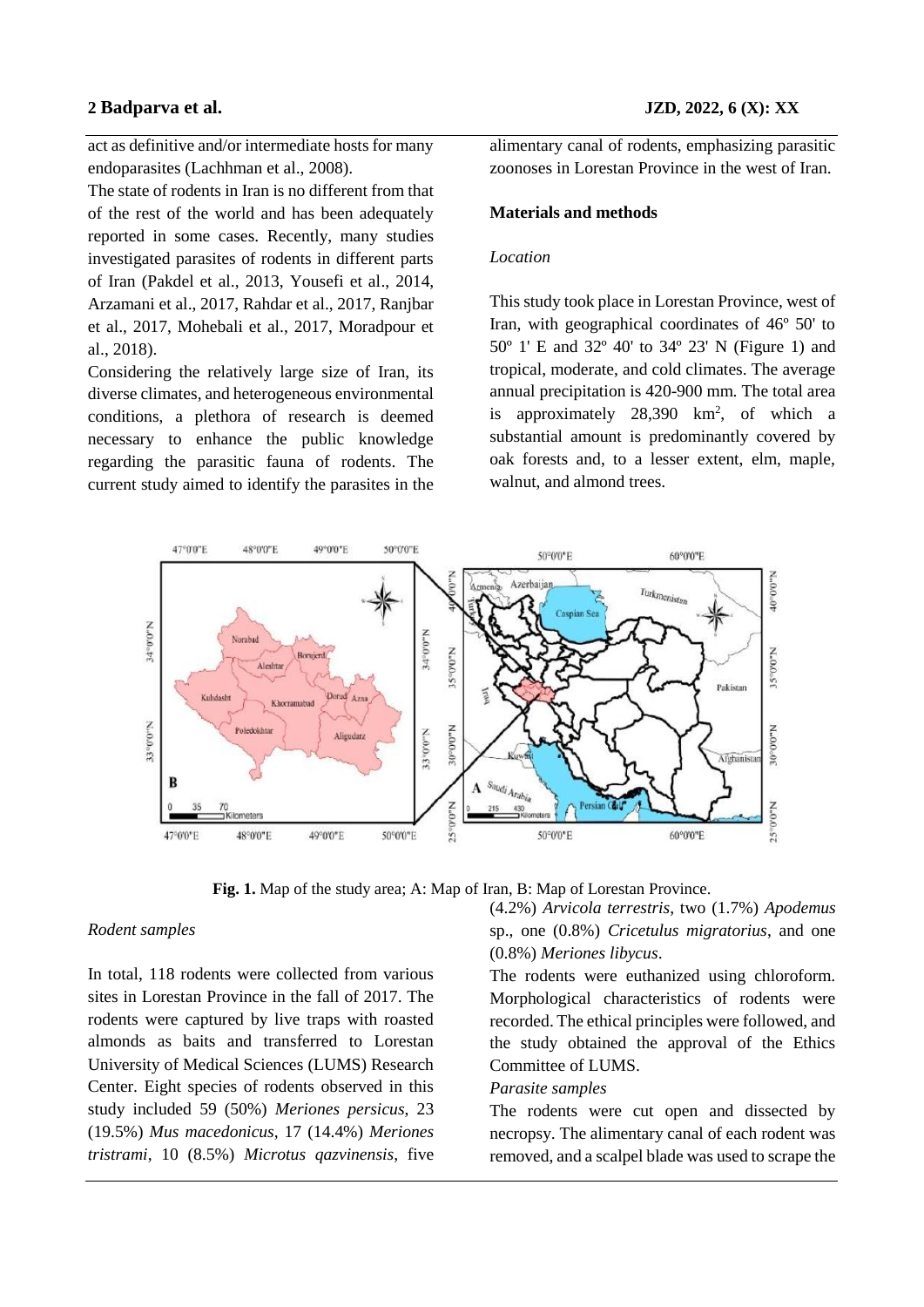lining membrane. Staining of rodents' stool samples was performed with Lugol's solution and trichrome (Fartest, Isfahan, Iran) to detect protozoan cysts or trophozoites. In addition, the formalin-ether technique was used to examine the stool samples. Afterward, smears were studied microscopically.

In some cases, parts of other organs of the rodent's body were observed during examination in Petri dishes, including the liver. The gastrointestinal contents were examined under a stereomicroscope. The recovered macroscopic worms were maintained in ethanol 70% for future examinations. Subsequently, the worms were transferred to the Iranian National Parasitology Museum, Tehran, Iran, for identification. The helminths were identified using helminthological keys (Satyu, 1961, Simon-Vicente, 1985, Eslami, 1997).

# **Results**

The rate of infection with endoparasites was 50.8%. Besides, 37.3% of the rodents carried one parasite. Simultaneous infection with two parasites and three parasites was 14.4% and 5.1%, respectively. The highest diversity of parasites was found in *Meriones persicus* (Table 1).

The most common helminths were *Hymenolepis nana* (13.5%), *Trichuris* sp. (11%), and *Syphacia obvelata* (8.5%). Examined *Mus macedonicus* was infected with *Catenotaenia* sp. (0.8%). In the mature and gravid portion of *Catenotaenia* sp., the proglottides are longer than wide and genital pores are in the anterior half of the proglottis margin (Figure 2). *Heligmosomum* was seen in 0.8% of rodents. The body of *Heligmosomum* sp. is like a string, delicate, generally spiral, and cuticle with transverse lines (Figure 3). The rate of infection with protozoa was 9.3%. Of 118 fecal samples of rodents, five (4.2%) were infected with *Giardia* sp. and two (1.7%) with *Entamoeba coli*. In addition, three rodents carried one of the following: *Chilomastix* sp. (0.8%), *Iodamoeba butschlii* (0.8%), and *Eimeria* sp. (0.8%). Detailed findings are shown in Table 1.

| Parasites                          | Numbers of infected<br>rodents | Species of rodents |                   |                    |                     |                     |             |                        |                  |
|------------------------------------|--------------------------------|--------------------|-------------------|--------------------|---------------------|---------------------|-------------|------------------------|------------------|
|                                    |                                | Meriones persicus  | Mus macedonicus   | Meriones tristrami | Microtus caspiansis | Arvicola terrestris | Apodemus sp | Cricetulus migratorius | Meriones libycus |
| Heligmosomum sp.                   | $\mathbf{1}$                   |                    |                   |                    |                     |                     |             |                        |                  |
| Physaloptera sp.                   | 1                              |                    |                   |                    |                     |                     |             |                        |                  |
| Syphacia obvelata                  | 10                             | $\overline{2}$     | 7                 |                    |                     |                     |             |                        |                  |
| Trichostrongylus sp.               | $\overline{2}$                 |                    |                   |                    |                     |                     |             |                        |                  |
| Trichuris sp.                      | 13                             | 9                  | $\qquad \qquad -$ | $\overline{4}$     |                     |                     |             |                        |                  |
| Catenotaenia sp.                   | 1                              |                    | $\mathbf{1}$      |                    |                     |                     |             |                        |                  |
| Hymenolepis diminuta               | $\mathbf{1}$                   | 1                  |                   |                    |                     |                     |             |                        |                  |
| Hymenolepis nana                   | 16                             | 10                 | $\overline{2}$    | $\overline{2}$     |                     |                     |             | 1                      | 1                |
| Tetrathyridium=Mesocestoides larva | $\mathbf{1}$                   | 1                  |                   |                    |                     |                     |             |                        |                  |
| Notocotylus noyeri                 | 4                              |                    |                   |                    |                     | 4                   |             |                        |                  |
| Chilomastix sp.                    | 1                              |                    |                   |                    |                     |                     |             |                        |                  |
| Eimeria sp.                        | $\mathbf{1}$                   |                    |                   |                    |                     |                     |             |                        |                  |
| Entamoeba sp.                      | $\overline{2}$                 | 2                  |                   |                    |                     |                     |             |                        |                  |
| Giardia sp.                        | 5                              | $\overline{2}$     | $\mathbf{1}$      | 1                  |                     |                     |             |                        |                  |
| Iodamoeba sp.                      | 1                              |                    |                   |                    |                     |                     |             |                        |                  |

**Table 1.** The distribution of infection with gastrointestinal parasites among rodents in the west of Iran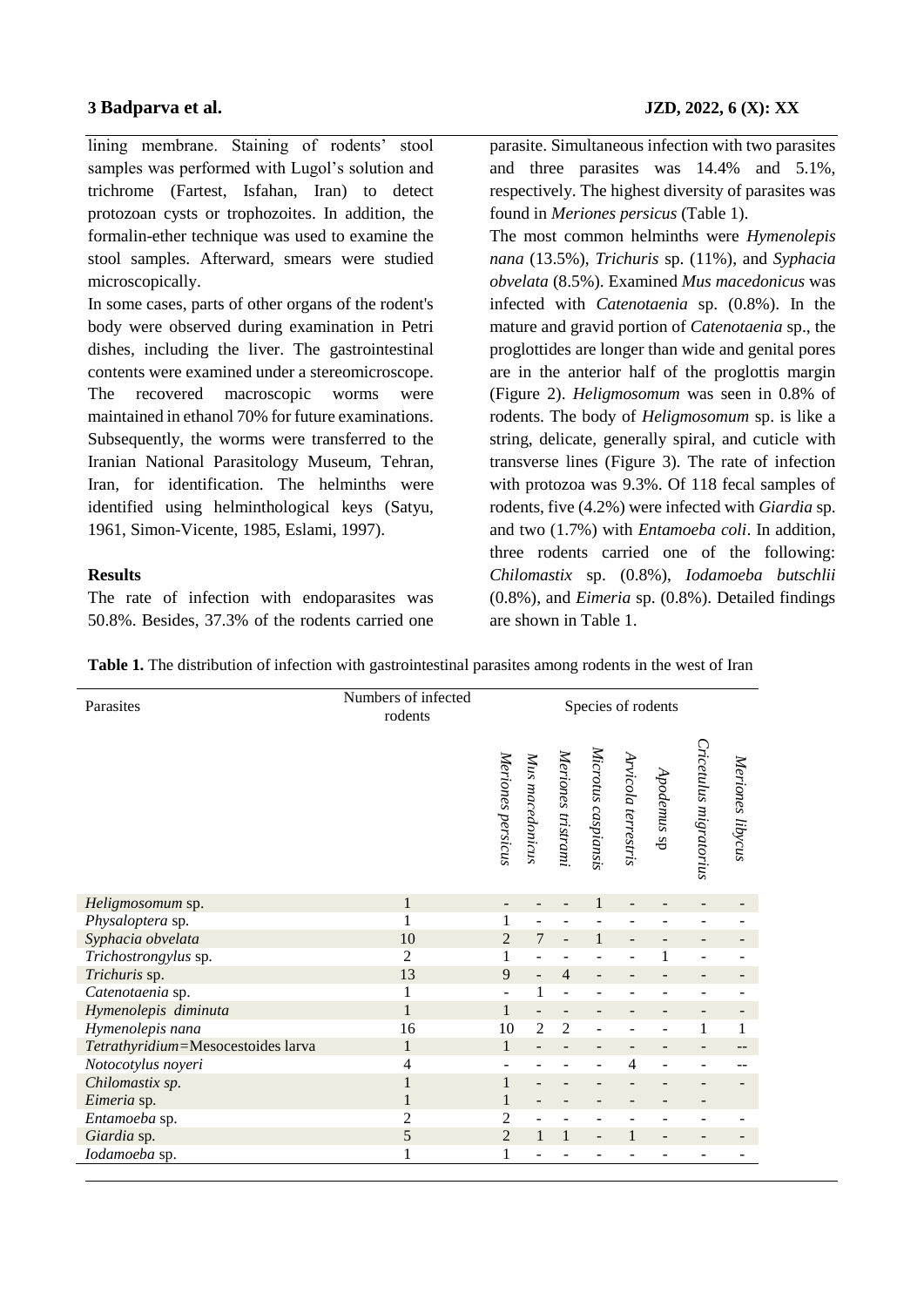It is important to note that the trematode *Notocotylus noyeri* is reported in *Arvicola terrestris* for the first time in Iran. This trematode has 15 distinct ventral papillae in each of the three rows. It has an oral sucker but not a ventral one (Figure 4, 5). All captured *Arvicola* species were

severely infected with *Notocotylus* (100%). They had diarrhea and dark green, bulky, and foulsmelling stools with severe inflammation of the intestines. In the current study, the captured rodents were infected with helminths four times more than with protozoa.



**Fig. 2.** *Catenotaenia* sp. (Identified and depicted by the Iranian National Parasitology Museum).



**Fig. 3.** *Heligmosomum* sp. (Identified and depicted by the Iranian National Parasitology Museum).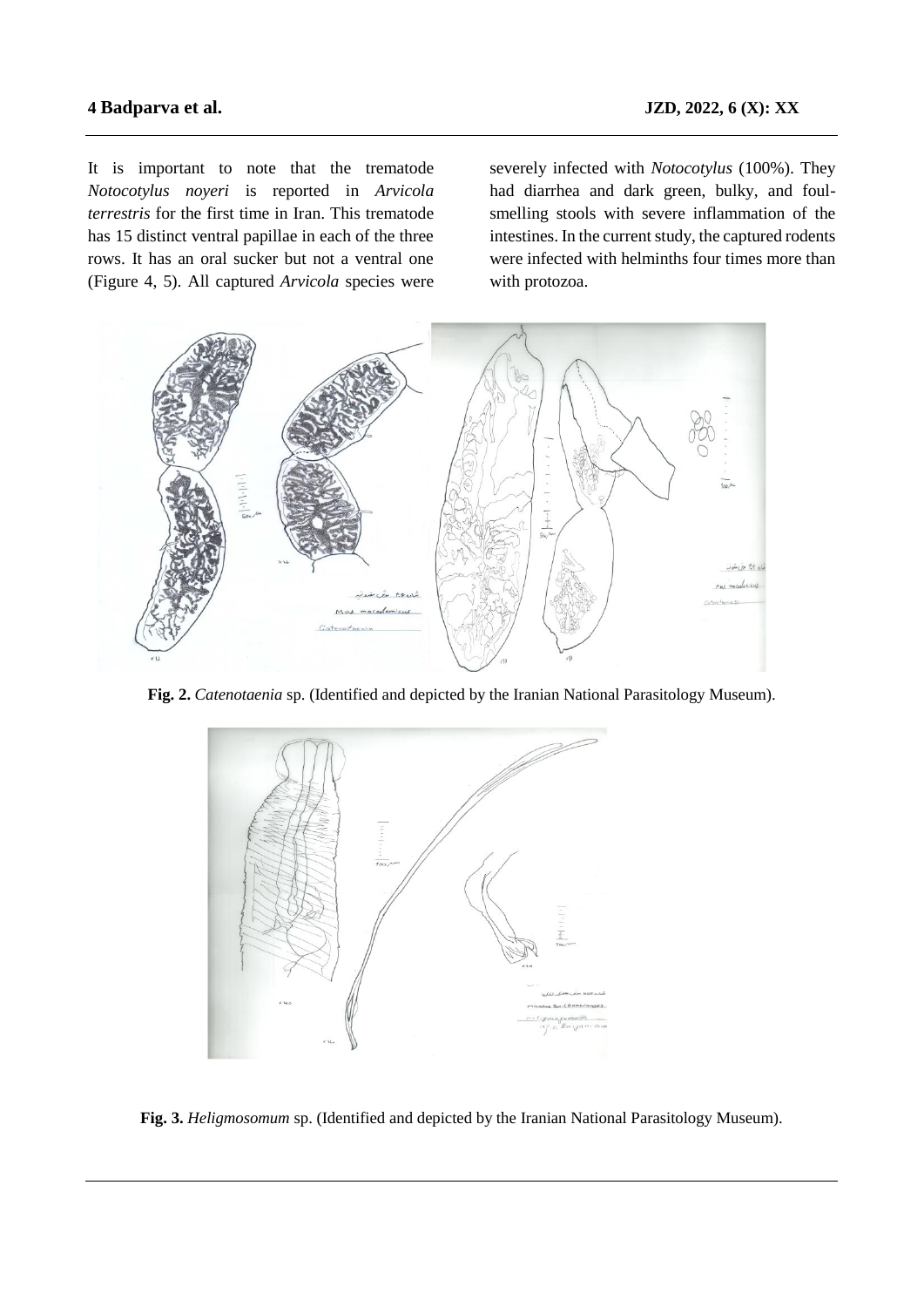

**Fig. 4.** *Notocotylus noyeri* (Identified and depicted by the Iranian National Parasitology Museum



**Fig. 5.** *Notocotylus noyeri* was obtained from *Arvicola terrestris* (Photograph by Hassan Nayebzadeh).

# **Discussion**

This study is the first of its type reporting gastrointestinal parasites from *Meriones persicus*, *Mus macedonicus*, *Meriones tristrami, Microtus* 

*qazvinensis*, *Arvicola terrestris*, *Apodemus* sp., *Cricetulus migratorius*, and *Meriones libycus* in Lorestan Province, Iran. Overall, 50.8% of the rodents were infected with at least one parasite. In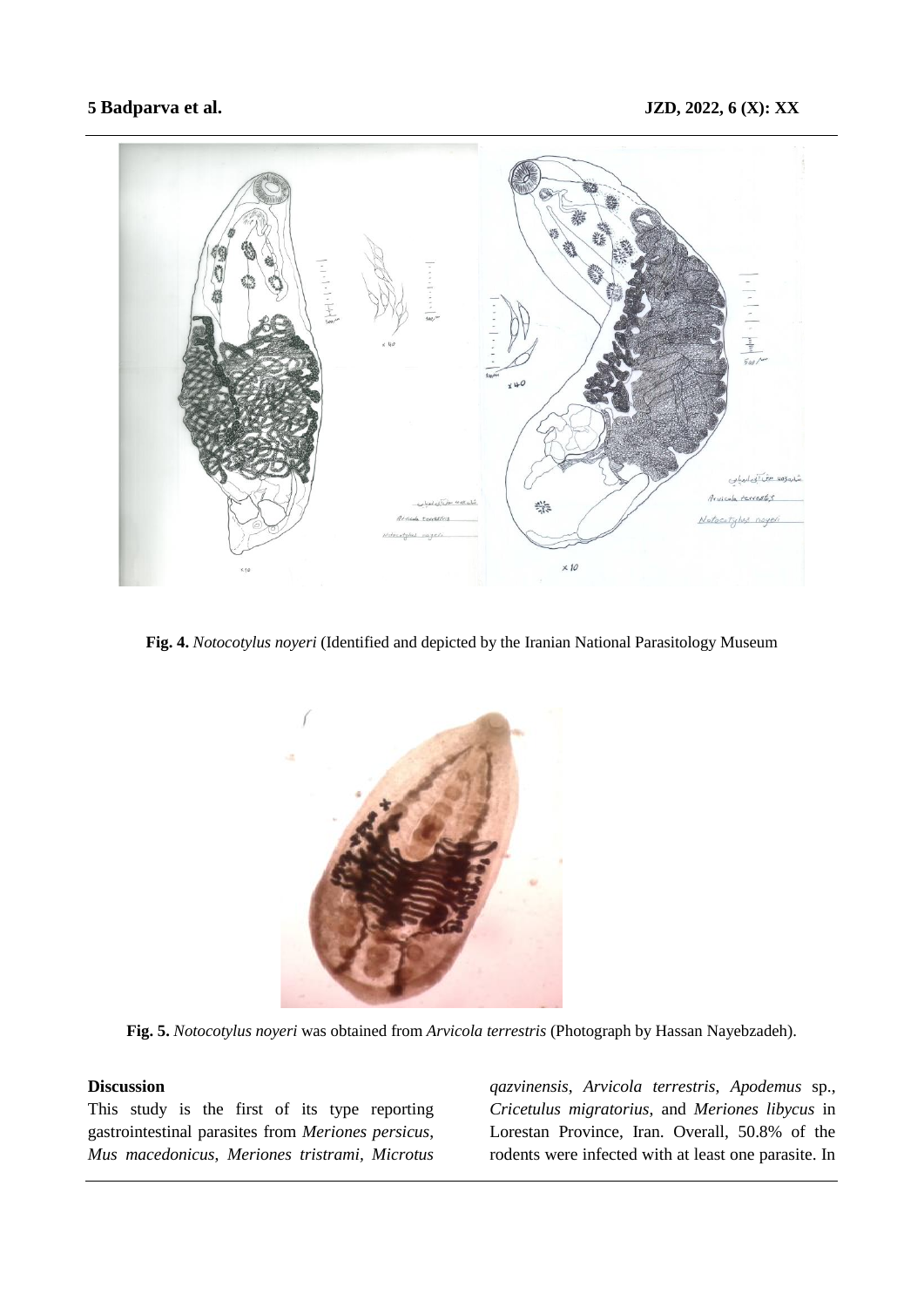the current study, the most infected rodent was *M. persicus*, which agrees with a study in Boyer-Ahmad Province (Seifollahi et al., 2016). In the present study, *Notocotylus noyeri* were found in *Arvicola terrestris* as the first report in Iran. Another species of *Notocotylus* (*N. neyrai*) has already been reported in *Arvicola* in Zanjan, Iran (Moradpour et al., 2018). Although the two species are different in morphological characteristics (Simon-Vicente et al., 1985), it may render better results if molecular tests are performed on both species found in Iran. The species of *Notocotylus* were not reported by Fasihi et al. (2016) in Kerman, Iran. It can be attributed to the issue that fresh-water snails are primary, intermediate hosts of trematodes, and the number of snails is not high in desert areas compared to the Lorestan climate (Fasihi Harandi et al., 2016).

Several helminthic and protozoan parasites use rodents as the reservoirs of different zoonotic diseases (Seifollahi et al., 2016). Besides, *H. nana* and *H. diminuta*, which are common in rodents, are potentially transmissible to humans. They have been reported in previous studies of rodents in Iran (Gholipoury, et al., 2016, Arzamani. et al., 2017, Rahdar et al., 2017, Moradpour et al., 2018). Also, *H. nana* is a common infection in Iranian children while individual cases of *H. diminuta* infection have been reported from Iran and other parts of the world (Abu-Madi et al., 2005, Mowlavi, et al., 2008, Hosseini et al., 2015). In the present study, the most common helminths were *H. nana* (13.5%). Kia et al. (2001) reported that 12.5% of *Rattus norvegicus* were infected with *H. nana* in Ahvaz. Gholami et al. (2002) found that 15% of rodents were infected with *H. nana* in Sari. About 10.8% of mice were infected with *H. nana* in Kashan, Iran (Rasti, et al., 2000). Another cestode found in the present study was *Catenotaenia* sp. Rashidi et al. (2017) reported that 3.6% of trapped rodents in Kurdistan Province were infected with *Catenotaenia*. The infection rate with *S. obvelata* in our study was 8.5%. This is in agreement with previous reports (Rahdar et al., 2017, Ranjbar et al., 2017). In a study conducted by Rahdar et al. (2017), 10% of rodents were infected with *Physaloptera*. Kia et al. (2010) observed that 0.6% of *M. persicus* were infected with this nematode in Ardabil Province, Iran. In the present study, *Physaloptera* was seen in 0.8% of rodents. Cockroach serves as an intermediate host for this nematode. Therefore, the life cycle of *Physaloptera* depends on the distribution of cockroachs (Moradpour et al., 2018). In the present study, one of the nematodes found in *Microtus qazvinensis* was *Heligmosomum* sp., with a 0.8% infection rate. This parasite has been reported by Kia et al. (2001) in *M. persicus* and *M. socialis*. Recently, this nematode has been reported by Mohammadi et al. (2022) among the rodents in Kurdistan from Iran. We observed *Mesocestoides* sp. larva (*Tetrathyridium*) in *Meriones persicus* (0.8%), similar to other research among rodents in Iran (Kia et al., 2010, Moradpour et al., 2018).

In the current study, the infection rate with *Giardia*, as a significant intestinal protozoon, was 4.2%. In a study performed in Palestine, Al Hindi and Abu-Haddaf (2013) reported a rate of 14.6% for *Giardia* infection in rodents. A study conducted in Poland reported an infection rate of 96.3% in *Microtus* and 48.3% in *Apodemus* species (Bajer et al., 2002). Studies by Rasti et al. (2000) and Kia et al. (2001) reported 25% and 2.7% infection rates in Kashan and Ahvaz cities of Iran, respectively. The observed difference can be attributed to the effect of climate and the nutritional or habitat preferences of rodents (Seifollahi et al., 2016). In the current study, *Entamoeba* was observed in the studied rodents (1.7%). The finding agrees with other reports from Iran (Rasti et al., 2000, Kia et al., 2001, Seifollahi et al., 2016, Rahdar et al., 2017).

# **Conclusions**

There is an information gap regarding the transmission of zoonotic parasites to humans, which can be addressed by providing evidence on the rodent parasitic fauna in various zoogeographical regions. Future research should focus on the seasonal prevalence of various parasites and determining the role of paratenic and intermediate hosts in the life cycle of parasites investigated in this study.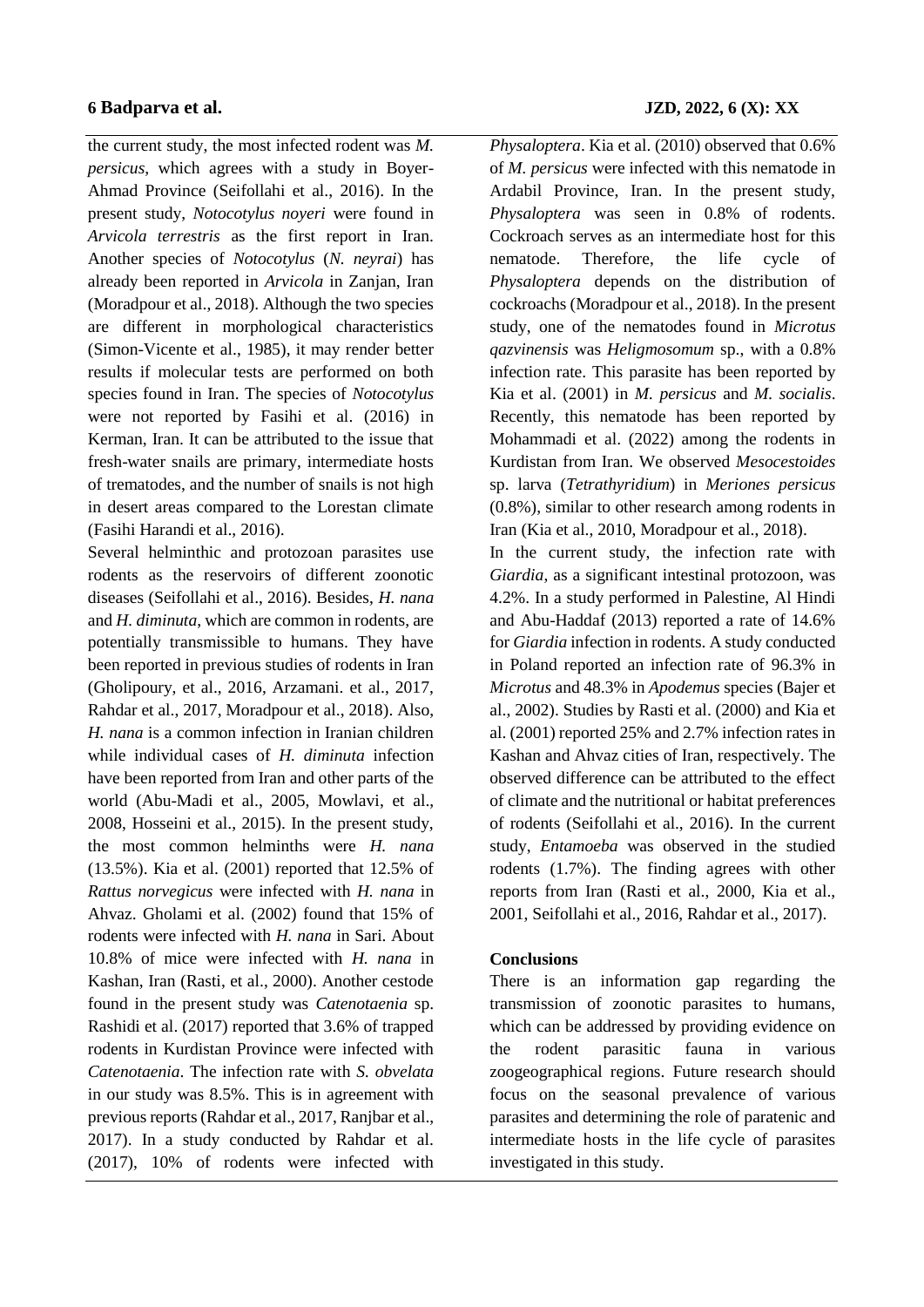The current study revealed that rodents in Lorestan Province are infected with many gastrointestinal parasites. Some of them pose risks for residents and domestic animals. Inappropriate disposal of human waste and fertilizers (human or animal fertilizers) may be the reason for the high prevalence of intestinal protozoan infection in rodents. This study indicates that rodents increase the risk of zoonotic parasite transmission.

As our study proved the infestation of rodents with different zoonotic parasites, particularly *Hymenolepis* sp*.*, the authors suggest interventions to curb rodent populations. In addition, there should be programs to increase the awareness of the local people about the risks of rodents.

## **Acknowledgment**

This study is part of research work founded by Lorestan University of Medical Sciences, Iran (grant No.A-10-1729-1). We thank the late Prof. Iraj Mobedi for his help.

### **Ethics approval**

The authorization number is LUMS.REC.1395/157 in the Lorestan University of Medical Sciences, Khorramabad, Iran.

## **Conflict of interest**

The authors declare no conflict of interest.

## **References**

- Al-Hindi A.I. & Abu-Haddaf E. Gastrointestinal parasites and ectoparasites biodiversity of Rattus rattus trapped from Khan Younis and Jabalia in Gaza strip, Palestine. *Journal of the Egyptian Society of Parasitology*, 2013, 4(1), 259-68.
- Abu-Madi M.A., Behnke J.M., Mikhail M., Lewis J.W. & Al-Kaabi ML. Parasite populations in the brown rat Rattus norvegicus from Doha, Qatar between years: the effect of host age, sex and density. *Journal of Helminthology*, 2005, 79(2), 105-11.
- Arzamani K., Salehi M., Mobedi I., Adinezade A., Hasanpour H., Alavinia M., Darvish J., Shirzadi M.R. & Mohammadi Z. Intestinal helminths in different species of rodents in north Khorasan Province, northeast of Iran. *Iranian Journal of Parasitology*, 2017, 12(2), 267-73.
- Bajer A., Bednarska M., Pawełczyk A., Behnke J.M., Gilbert F.S. & Sinski E. Prevalence and abundance of Cryptosporidium parvum and Giardia spp. in wild rural rodents from the Mazury Lake District region of Poland. *Parasitology*, 2002, 125(1), 21- 34.
- Chaisiri K., Chaeychomsri W., Siruntawineti J., Ribas A., Herbreteau V. & Morand S. Diversity of gastrointestinal helminths among murid rodents from northern and northeastern Thailand. *Southeast Asian Journal of Tropical Medicineand Public Health*, 2012, 43(1), 21-28.
- Egbunu A.A. & Dada E.O. Prevalence of Intestinal Helminth Parasites of domestic rats in selected sites around student hall of residence in the Federal University of Technology, Akure, Nigeria. *International Journal of Current Microbiology and Applied Sciences*, 2016, 5(4), 918-23.
- Eslami, A., 1997. Veterinary helminthology. 2nd ed., Vol. I Trematoda, Tehran University publication, Tehran.
- Fasihi Harandi M., Madjdzadeh S.M. & Ahmadinejad M. Helminth parasites of small mammals in Kerman Province, southeastern Iran. *Journal of Parasitic Diseases*, 2016, 40(1), 106-9.
- Gholami S.A., Motevali, H.F., Moabedi I. & Shahabi S. Study of helmintic intestinal parasites in the rodents from the rural and central regions of Mazandaran Province in the years 1997 to 1999. *Journal of Mazandaran University of Medical Sciences*, 2002, 12(35), 67-75.
- Gholipoury M., Rezai H.R., Namroodi S. & Khazaeli F.A. Zoonotic and non-zoonotic parasites of wild rodents in Turkman Sahra, Northeastern Iran*. Iranian Journal of Parasitology*, 2016, 11(3), 350- 7.
- Hosseini G., Sarkari B., Moshfe A., Motazedian M.H., & Khabisi S.A. Epidemiology of human fascioliasis and intestinal helminthes in rural areas of Boyer-Ahmad Township, Southwest Iran; A population based study*. Iranian Journal of Public Health*, 2015, 44(11), 1520-5.
- Kia E.B., Homayouni M.M., Farahnak A., Mohebali M. & Shojai S. Study of endoparasites of rodents and their zoonotic importance in Ahvaz, south west Iran. *Iranian Journal of Public Health*, 2001, 30(1- 2), 49-52.
- Mohammadi A., Bozorgomid A., Sedaghat M.M., Mowlavi G., Abai M.R, & Mostafavi E. Assessment of the Endoparasite Fauna amongst the Rodents in Kurdistan Province, west of Iran. *Iranian Journal of Parasitology*, 2022, 17(1), 70-8.